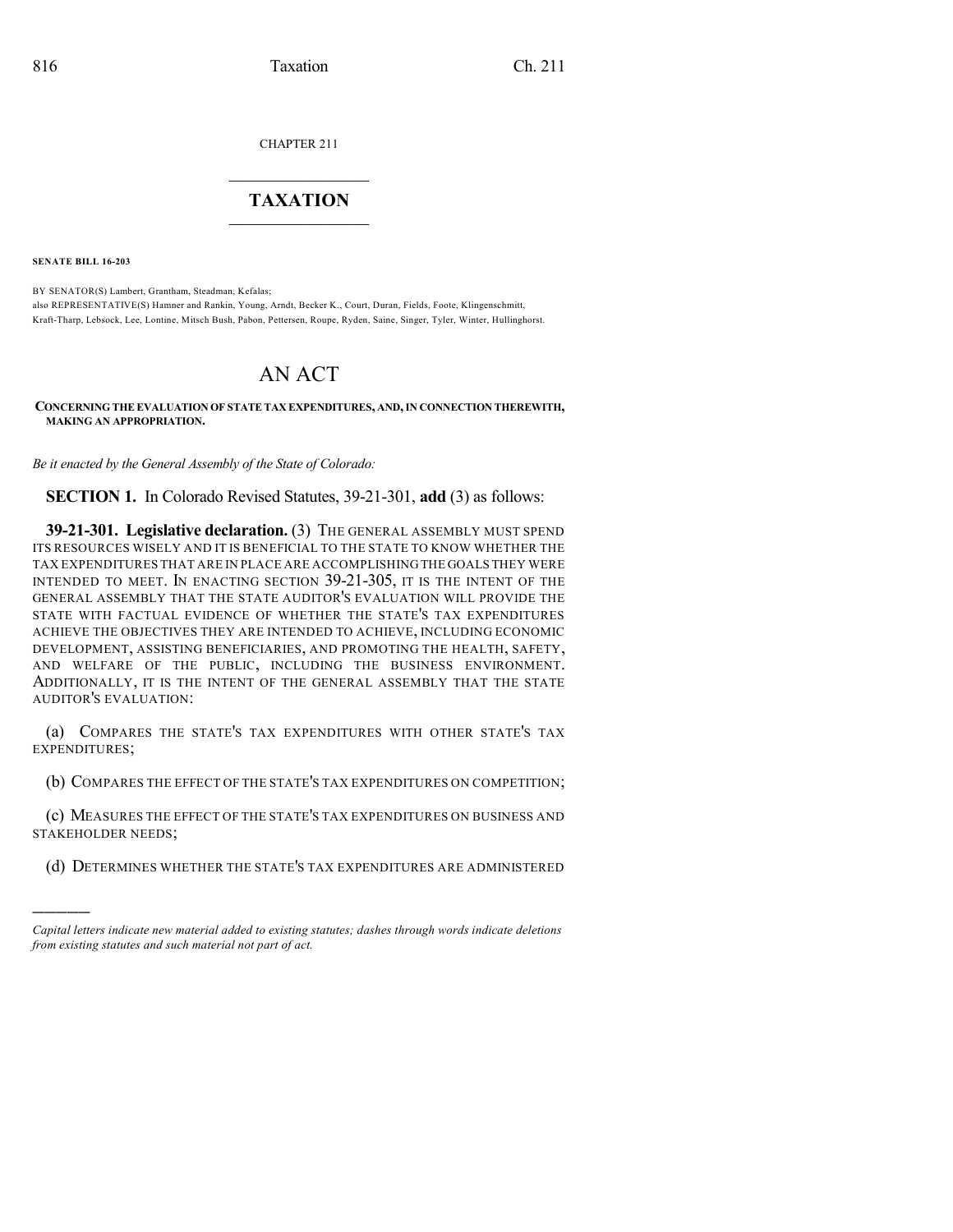### Ch. 211 Taxation 817

EFFICIENTLY AND TRANSPARENTLY WITH DEFINED PERFORMANCE MEASURES THAT SUPPORT ACCOUNTABILITY; AND

(e) ANALYZES HOW THE STATE'S TAX EXPENDITURES SERVE THE PUBLIC'S INTERESTS BY PROTECTING TAXPAYER DOLLARS AND HOW THE STATE'S TAX EXPENDITURES ENSURE COST-EFFECTIVENESS.

**SECTION 2.** In Colorado Revised Statutes, 39-21-302, **add** (1.3) and (1.5) as follows:

**39-21-302. Definitions.** As used in this part 3, unless the context otherwise requires:

(1.3) "EVALUATION REPORT" MEANS THE EVALUATION REPORT THAT THE STATE AUDITOR IS REQUIRED TO PREPARE PURSUANT TO SECTION 39-21-305.

(1.5) "STATE AUDITOR" MEANS THE STATE AUDITOR DESCRIBED IN SECTION  $2-3-102$ , C.R.S.

**SECTION 3.** In Colorado Revised Statutes, **add** 39-21-305 as follows:

**39-21-305. Tax expenditure - state auditor evaluation.** (1) (a) THE STATE AUDITOR SHALL EVALUATE THE STATE'S TAX EXPENDITURES PURSUANT TO THE REQUIREMENTS IN THIS SECTION. IN EVALUATING EACH TAX EXPENDITURE, THE STATE AUDITOR SHALL CONSULT WITH THE INTENDED BENEFICIARIES OR REPRESENTATIVES OF THE INTENDED BENEFICIARIES OF THE TAX EXPENDITURE. IN ADDITION, IF THE TAX EXPENDITURE IS INTENDED TO BENEFIT A SPECIFIC GEOGRAPHIC REGION OF THE STATE, THE STATE AUDITOR SHALL CONSULT WITH THE INTENDED BENEFICIARIES IN THAT SPECIFIC GEOGRAPHIC REGION OF THE STATE.

(b) THE STATE AUDITOR'S TAX EXPENDITURE EVALUATION MUST INCLUDE THE FOLLOWING:

(I) A SUMMARY DESCRIPTION OF THE PURPOSE, INTENT, OR GOAL OF THE TAX EXPENDITURE;

(II) THE INTENDED BENEFICIARIES OF THE TAX EXPENDITURE;

(III) WHETHER THE TAX EXPENDITURE IS ACCOMPLISHING ITS PURPOSE, INTENT, OR GOAL;

(IV) AN EXPLANATION OF THE INTENDED ECONOMIC COSTS AND BENEFITS OF THE TAX EXPENDITURE, WITH ANALYSES TO SUPPORT THE EVALUATION IF THEY ARE AVAILABLE OR REASONABLY POSSIBLE;

(V) A COMPARISON OF THE TAX EXPENDITURE TO OTHER SIMILAR TAX EXPENDITURES IN OTHER STATES;

(VI) WHETHER THERE ARE OTHER TAX EXPENDITURES, FEDERAL OR STATE SPENDING, OR OTHER GOVERNMENT, NONPROFIT, COMMERCIAL, VOLUNTEER, OR PHILANTHROPIC PROGRAMS, TO THE EXTENT THE INFORMATION IS READILY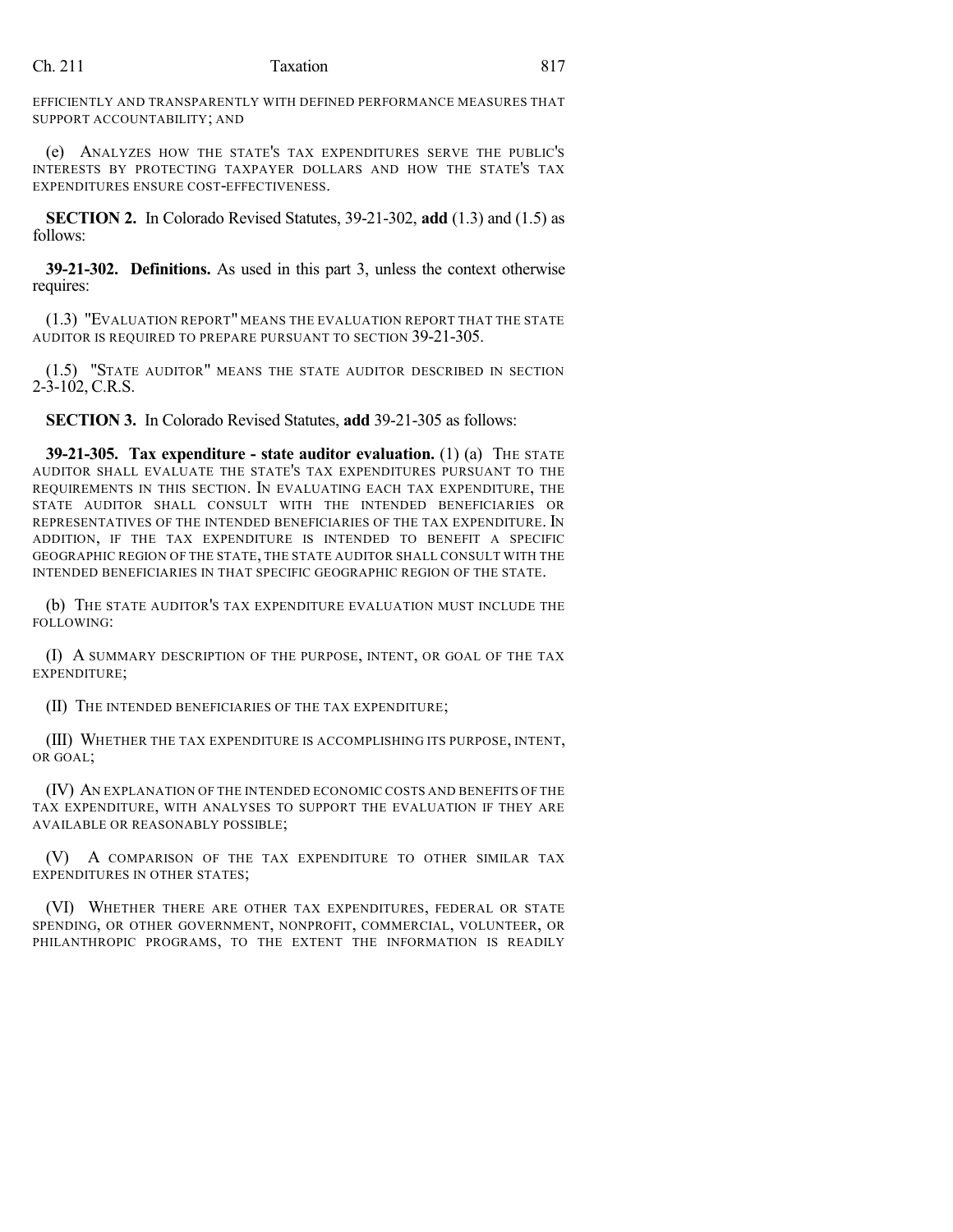#### 818 Taxation Ch. 211

AVAILABLE, THAT HAVE THE SAME OR SIMILAR PURPOSE, INTENT, OR GOAL AS THE TAX EXPENDITURE, HOW THOSE ALL ARE COORDINATED, AND IF COORDINATION COULD BE IMPROVED, OR WHETHER ANY REDUNDANCIES CAN BE ELIMINATED;

(VII) IF THE EVALUATION OF A PARTICULAR TAX EXPENDITURE'S ECONOMIC IMPACT IS MADE DIFFICULT BECAUSE OFDATA CONSTRAINTS,ANY SUGGESTIONS FOR CHANGES IN ADMINISTRATION OR LAW THAT WOULD FACILITATE SUCH DATA COLLECTION; AND

(VIII) AN EXPLANATION OF THE PERFORMANCE MEASURES USED TO DETERMINE THE EXTENT TO WHICH THE TAX EXPENDITURE IS ACCOMPLISHING ITS PURPOSE, INTENT, OR GOAL. THE PERFORMANCE MEASURES MUST BE CLEAR AND RELEVANT TO THE SPECIFIC TAX EXPENDITURE BEING EVALUATED, SHOULD BE MEASURABLE AND TRACK ACTIONABLE GOALS, AND CAN BE ASSESSABLE AND REPORTABLE OVER TIME. THE STATE AUDITOR SHALL CONSIDER THE ORIGINAL LEGISLATIVE INTENT AS WELL AS SUBSEQUENT DEVELOPMENTS IN THE STATE'S ECONOMY, THE NATIONAL ECONOMY, AND ANY CHANGES IN NATIONAL, STATE, OR LOCAL FISCAL POLICIES AND CONDITIONS.

(c) TO THE EXTENT IT CAN BE DETERMINED BY THE STATE AUDITOR, THE TAX EXPENDITURE EVALUATION SHOULD ALSO INCLUDE THE FOLLOWING:

(I) THE EXTENT TO WHICH THE TAX EXPENDITURE IS A COST-EFFECTIVE USE OF RESOURCES COMPARED TO OTHER OPTIONS FOR USING THE SAME RESOURCES TO ADDRESS THE SAME PURPOSE, INTENT, OR GOAL;

(II) AN ANALYSIS OF THE TAX EXPENDITURE'S EFFECT ON COMPETITION AND ON BUSINESS AND STAKEHOLDER NEEDS;

(III) WHETHER THERE ARE ANY OPPORTUNITIES TO IMPROVE THE EFFECTIVENESS OF THE TAX EXPENDITURE IN MEETING ITS PURPOSE, INTENT, OR GOAL; AND

(IV) AN ANALYSIS OF THE EFFECT OF THE STATE TAX POLICIES CONNECTED TO LOCAL TAXING JURISDICTIONS ON THE OVERALL PURPOSE, INTENT, OR GOAL OF THE TAX EXPENDITURE.

(d) NO LATER THAN SEPTEMBER 15, 2017, THE STATE AUDITOR SHALL DEVELOP AND PUBLISH A MULTI-YEAR SCHEDULE THAT LISTS ALL TAX EXPENDITURES IN LAW AS OF JULY 1,2017, AND INDICATES THE YEAR WHEN THE EVALUATION REPORT WILL BE PUBLISHED FOR EACH TAX EXPENDITURE. IN DEVELOPING THE MULTI-YEAR SCHEDULE THE STATE AUDITOR SHALL ENDEAVOR TO REVIEW THE OLDEST TAX EXPENDITURES FIRST AND SHALL ENDEAVOR TO REVIEW A TAX EXPENDITURE WITH A STATUTORY REPEAL DATE SO THAT THE EVALUATION REPORT FOR SUCH TAX EXPENDITURE IS AVAILABLE DURING THE LEGISLATIVE SESSION HELD IN THE CALENDAR YEAR BEFORE THE TAX EXPENDITURE IS SCHEDULED TO REPEAL. THE STATE AUDITOR MAY REVISE THE SCHEDULE SO LONG AS THE STATE AUDITOR CONTINUES TO PROVIDE FOR A SYSTEMATIC EVALUATION OF ALL TAX EXPENDITURES, INCLUDING ANY NEW TAX EXPENDITURES ENACTED BY THE GENERAL ASSEMBLY SINCE THE PUBLICATION OF A PREVIOUS EVALUATION REPORT,AND SO LONG AS EACH TAX EXPENDITURE IS REVIEWED AT LEAST ONCE EVERY FIVE YEARS.